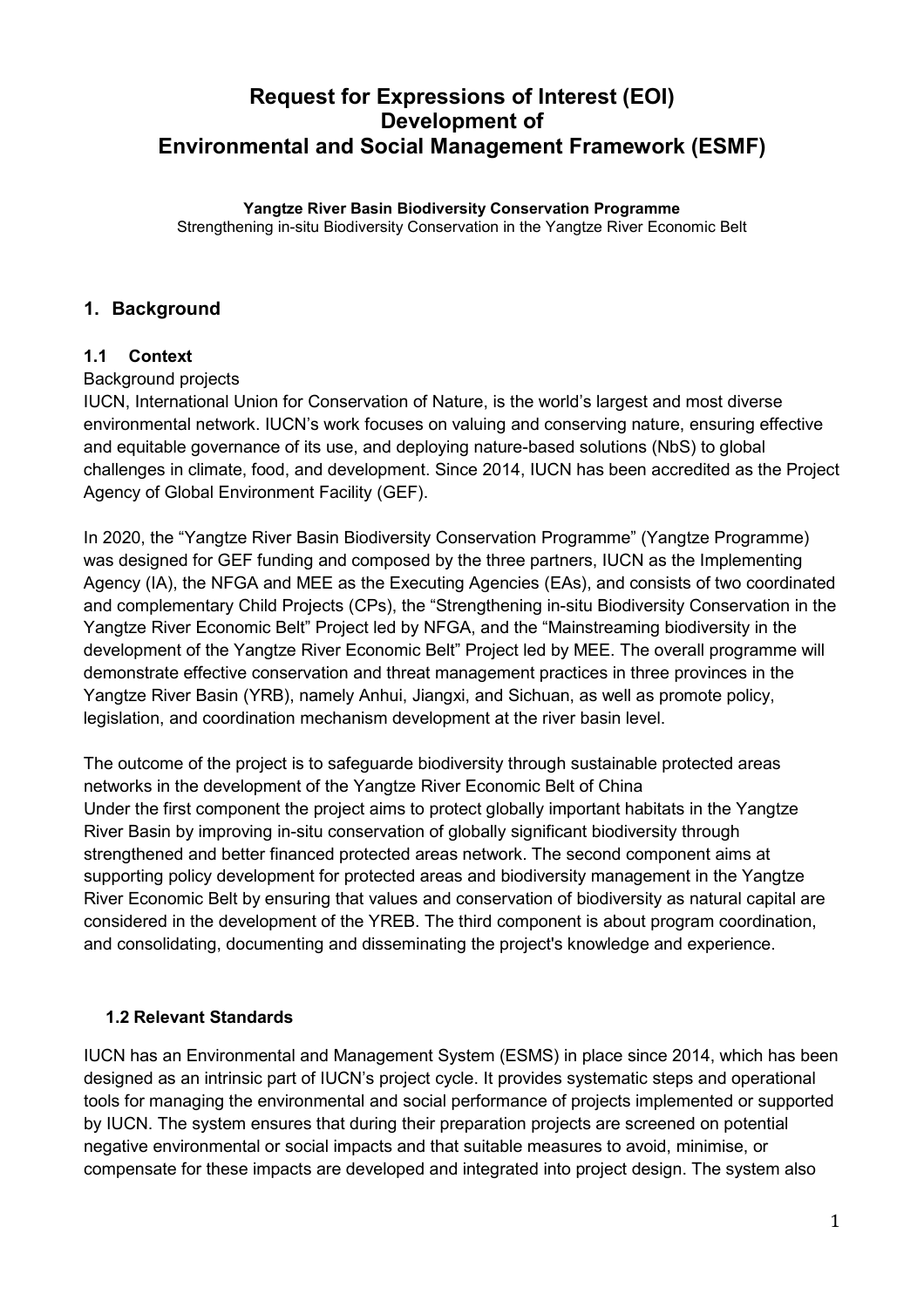requires that the implementation and effectiveness of mitigation measures are monitored and that any impacts arising during implementation of the project are addressed.

The ESMS is guided by four standards that reflect key environmental and social areas and issues that are at the heart of IUCN's conservation approach and eight overarching principles. The latter are: Taking a Rights-Based Approach; Protecting the Needs of Vulnerable Groups; Gender Equality and Women Empowerment, Stakeholder Engagement; Free, Prior and Informed Consent; Accountability; the Precautionary Principle and Precedence of the most stringent Standard.

The four IUCN ESMS Standards are Standard on Involuntary Resettlement and Access Restrictions, on Indigenous Peoples, on Cultural Heritage and on Biodiversity and Sustainable Use of Natural Resources. The standards are published as stand-alone documents which describe the Standard's underlying policies and objectives and specific requirements on how to assess and manage associated risks. They are available at [www.iucn.org/esms.](http://www.iucn.org/esms)

Aside from the environmental and social risks addressed by the four Standards, thematic coverage of the ESMS' risk identification process is much broader and should cover a wide range of potential environmental and social risks. Among those, seven risk areas have gradually emerged as being specifically relevant for conservation projects, which are:

- Adverse gender-related impacts (including gender-based violence)
- Risks of affecting vulnerable groups
- Risks of undermining human rights
- Community health, safety and security risks
- Labour and working conditions
- Resource efficiency, pollution, wastes, chemicals and GHG emissions
- Risk of project design failing to take climate change into account.

A Guidance Note is available that substantiates the process of identifying environmental and social risks and provides guidance and requirements in terms of the screening process, risk assessment and management of the risk issues.<sup>[1](#page-1-0)</sup>

While all eight ESMS principles are described in the [ESMS Manual,](https://www.iucn.org/sites/dev/files/iucn_esms_manual.pdf) the principle on Stakeholder Engagement has been established in form of a Guidance Note in order to ensure effective community and stakeholder engagement, participation and public disclosure, throughout the process<sup>[2](#page-1-1)</sup>. A Guidance Note is further available on the Principle on Accountability / Grievance in order to enable implementing agencies to put in place effective, accessible and safe grievance mechanisms to provide people or communities fearing or suffering adverse impacts from a project with the assurance that they will be heard and assisted in a timely manner. $^3$  $^3$ 

The ESMS is aligned with globally recognized standards on environmental and social matters. With IUCN being an accredited agency to the Global Environment Facility (GEF) and to the Green Climate Fund (GCF), the ESMS has been rigorously examined by these two entities and found fully compliant with the entities' relevant policies – with the GEF Policy on Environmental and Social Safeguards<sup>[4](#page-1-3)</sup> and the Performance Standards of the International Finance Corporation (IFC) serving

<span id="page-1-3"></span><sup>4</sup> Updated Policy on Environmental and Social Safeguards (GEF/C.55/07/Rev.01), Policy on Stakeholder Engagement (SD/PL/01) and Guidelines and Principles and Guidelines for Engagement with Indigenous Peoples (GEF/C.42/Inf.03/Rev.1)

<span id="page-1-0"></span> <sup>1</sup> [https://www.iucn.org/sites/dev/files/iucn\\_esms\\_gn\\_risk\\_management.pdf](https://www.iucn.org/sites/dev/files/iucn_esms_gn_risk_management.pdf)

<span id="page-1-1"></span><sup>&</sup>lt;sup>2</sup> [https://www.iucn.org/sites/dev/files/esms\\_stakeholder\\_engagement\\_guidance\\_note.pdf](https://www.iucn.org/sites/dev/files/esms_stakeholder_engagement_guidance_note.pdf)

<span id="page-1-2"></span><sup>3</sup> [https://www.iucn.org/sites/dev/files/iucn\\_esms\\_grievance\\_mechanism\\_guidance\\_note-v2.1.pdf](https://www.iucn.org/sites/dev/files/iucn_esms_grievance_mechanism_guidance_note-v2.1.pdf)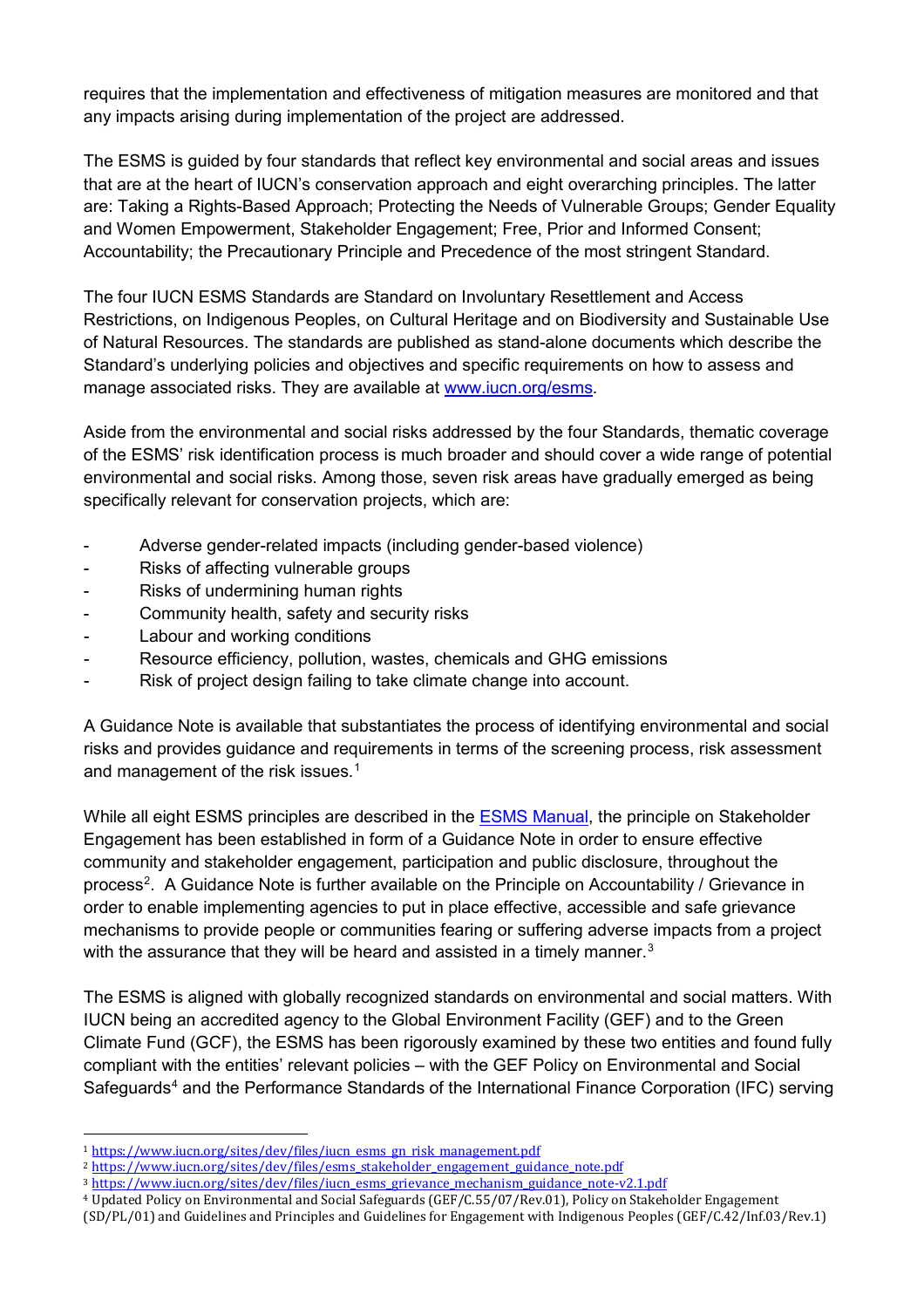as interim environmental and social safeguards of the GCF, as relevant to the nature of the projects implemented by IUCN.

### **1.3 ESMS and preliminary screening results**

IUCN has established an Environmental and Social Management System (ESMS) that provides systematic steps and operational tools for managing the environmental and social performance of projects. The system allows IUCN to screen potential projects for negative environmental or social impacts and develop suitable measures to avoid, minimise, or compensate for these impacts. All system documents are available on the [IUCN website.](http://www.iucn.org/esms/)

The project has been screened on E&S risks. The proposed project is expected to have environmental impacts that are highly positive overall. However, activities under outcome 1 and 2 of the project have the potential to give rise to social impacts if not carefully managed.

### *Standard on Access Restrictions*

Social impacts might be triggered under outcome 1 that aims at improving in-situ conservation of globally significant biodiversity in the Yangtze River Basin through strengthened and better financed protected areas networks. The project analyses the effectiveness of the current protected area network focussing on three provinces (Sichuan, Jiangxi and Anhui). The analysis is expected to generate recommendations on expansion of existing protected areas, establishment of new ones or the implementation of other protection and restoration programs and initiatives. There is a high probability that such interventions will imply restrictions on the use of natural resources and in case such restrictions would affect peoples' ability in sustaining their livelihood needs, the Standard on Access Restrictions would be triggered. Particular attention should be given to vulnerable groups among these user groups. Current uses (known at this stage) include the collection of bamboo shoots and Chinese herbal medicine resources by communities in the Liangshan KBA as well as mushroom collection and grazing. However, further assessment is required to establish a comprehensive picture the use and the dependency of people on these resources

Potential impacts need to be distinguished according to the geographical scale of the activities and the level of influence of the project on the actual implementation of protection measures. Direct impacts on use and access rights of peoples might be expected from the project's on-the-ground interventions in those protected areas in Sichuan, Jiangxi and Anhui that will be selected under output 1.2 for enhancing their governance and management effectiveness. It is planned that this will include 8 -10 PAs out of target PAs, including Sichuan Giant Panda National Park, Aden, Jiangxi Sanqing Mountain, Poyang Lake, Anhui Shengjin Lake and other protected areas. Using the Green List Standard of Protected and Conserved Areas (GLPCA), the selected sites will be evaluated on planning, governance and management effectiveness and recommendations for improvement and Green Listed plans will be developed and implemented. As the project will implement at least part of the recommendations, the project is likely to directly cause potential livelihood impacts from access restrictions, and as such would be responsible to address such impacts (if confirmed) following the provisions of the ESMS Standard on Access Restrictions.

Further, but less direct impacts are expected from output 1.1 that involves analysing the PA networks in Sichuan, Jiangxi and Anhui and proposing adjustments towards increased representativeness, coverage and viability by taking into account globally important biodiversity. This is expected to lead to the development of plans for optimized protection of key biodiversity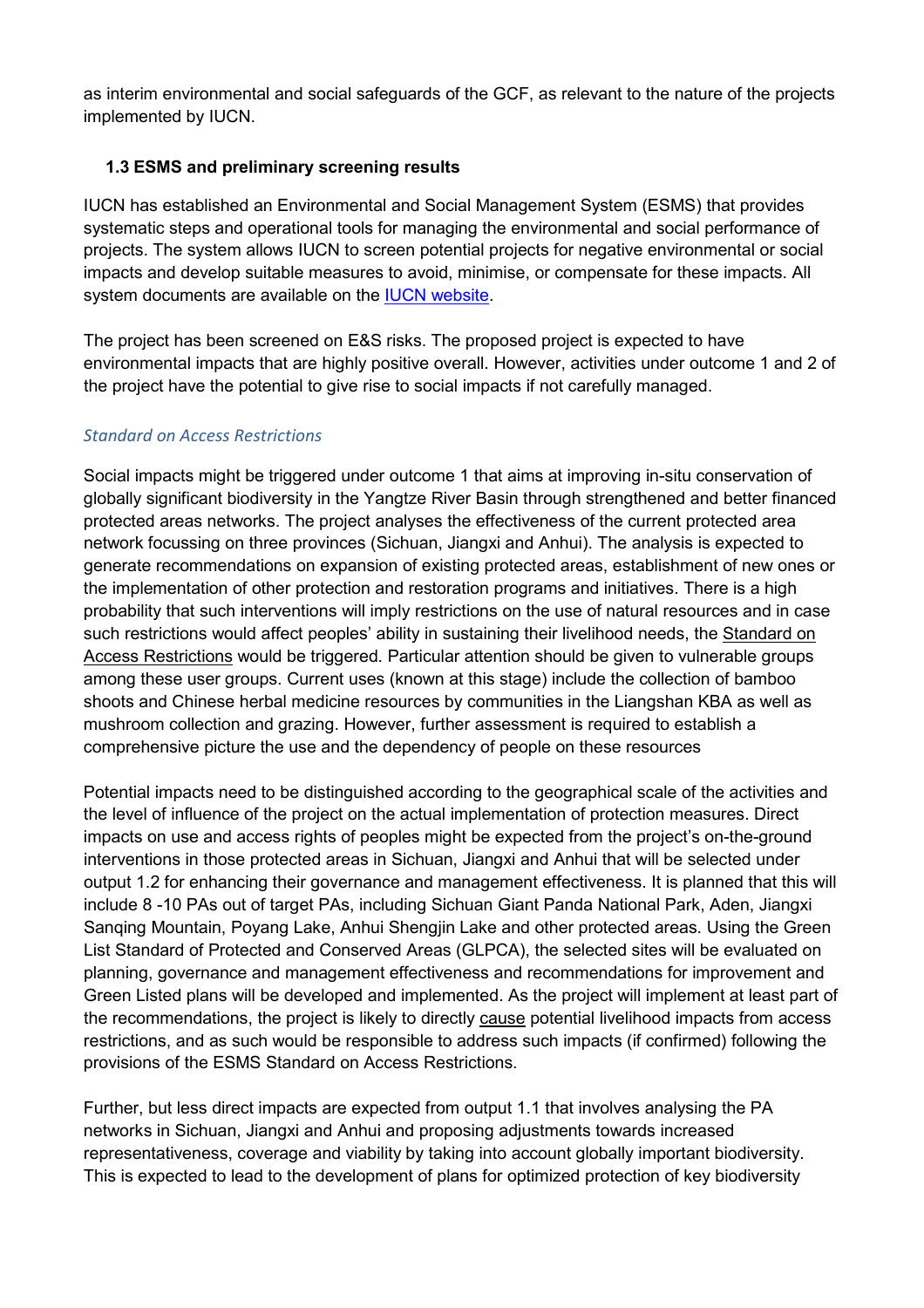areas (KBA), which might include expansion and establishment of protected areas or other protection and restoration programs and initiatives. The project focuses on the following KBAs:

- Liangshan KBA (Sichuan Province),
- Mufu Moutains-Poyang Lake KBA (Jiangxi Province),
- Dabie Mountains KBA (Anhui Province),
- Anhui Yangtze River Freshwater Dolphin KBA.
- Sichuan Mamize Nature Reserve

The project only proposes plans for improving and optimizing the protection of these KBAs (based on the existing protected areas network optimization processes), but will not implement specific management measures under this output. Therefore, while the expansion of PAs can lead to future decisions about access restrictions, the actual decisions are not considered part of the project's scope. The project might still be considered as **contributing** to potential impacts from access restrictions, but not as directly causing such impacts. It follows that the project's responsibility for mitigating the impacts is less pronounced.

The project tries to mitigate potential social risks by promoting good governance using the Green List of Protected and Conserved Areas Standard (GLPCA).<sup>[5](#page-3-0)</sup> The GLPCA Standard is an internationally recognized PA standard providing a full set of criteria and indicators aimed at improving governance, planning, management and achieving conservation outcomes of protected areas. Criterion 3.3 (Manage with in the Social and Economic Context of the Area) requires that the designation of management process demonstrates that social and economic benefits of the area are recognized, promoted and are being maintained, or, where such maintenance is incompatible with the maintenance of the area's natural values, any restrictions are designed and implemented in consultation with, and preferably following the free, prior and informed consent of right-holders. Specific indicators of the GLPCA specify the following requirements:

- to make the governance structures and key documents on management readily accessible to civil society in an easily understandable format;
- to identify the social and economic characteristics of the region that may be affected (positively or negatively) by the site's designation and/or current management;
- to assess the location, extent and magnitude of effects of the site on social and economic characteristics;
- to consider social and economic benefits and effects in the development of management goals and objectives for the site in the management plan or equivalent place and
- to put in place a grievance receipt and management process.

This follows that there is a strong correspondence between the GLPCA and the ESMS Standard on Access Restrictions. The only gap that remains is the explicit need to provide mitigation measures to compensate for any remaining livelihood losses caused by the PA creation or extension. While the GLPCA does require the consideration of economic and social benefits in the management plan, this does not seem sufficient for ensuring that livelihood losses are fully restored in all cases. These remaining impacts need to be addressed by the project through a Process Framework that will guide the process of identifying risks and developing and agreeing on mitigation measures. It will be important to consider the timing of the different process and ensure that restrictions should not be put in place before assessing potential impacts and providing for restoration of losses.

The Process Framework will also need to guide the identification and management of social impacts for those sites that will not be supported on the application of GLPCA, but only on the creation or

<span id="page-3-0"></span> <sup>5</sup> <https://www.iucn.org/theme/protected-areas/our-work/iucn-green-list-protected-and-conserved-areas/global-standard>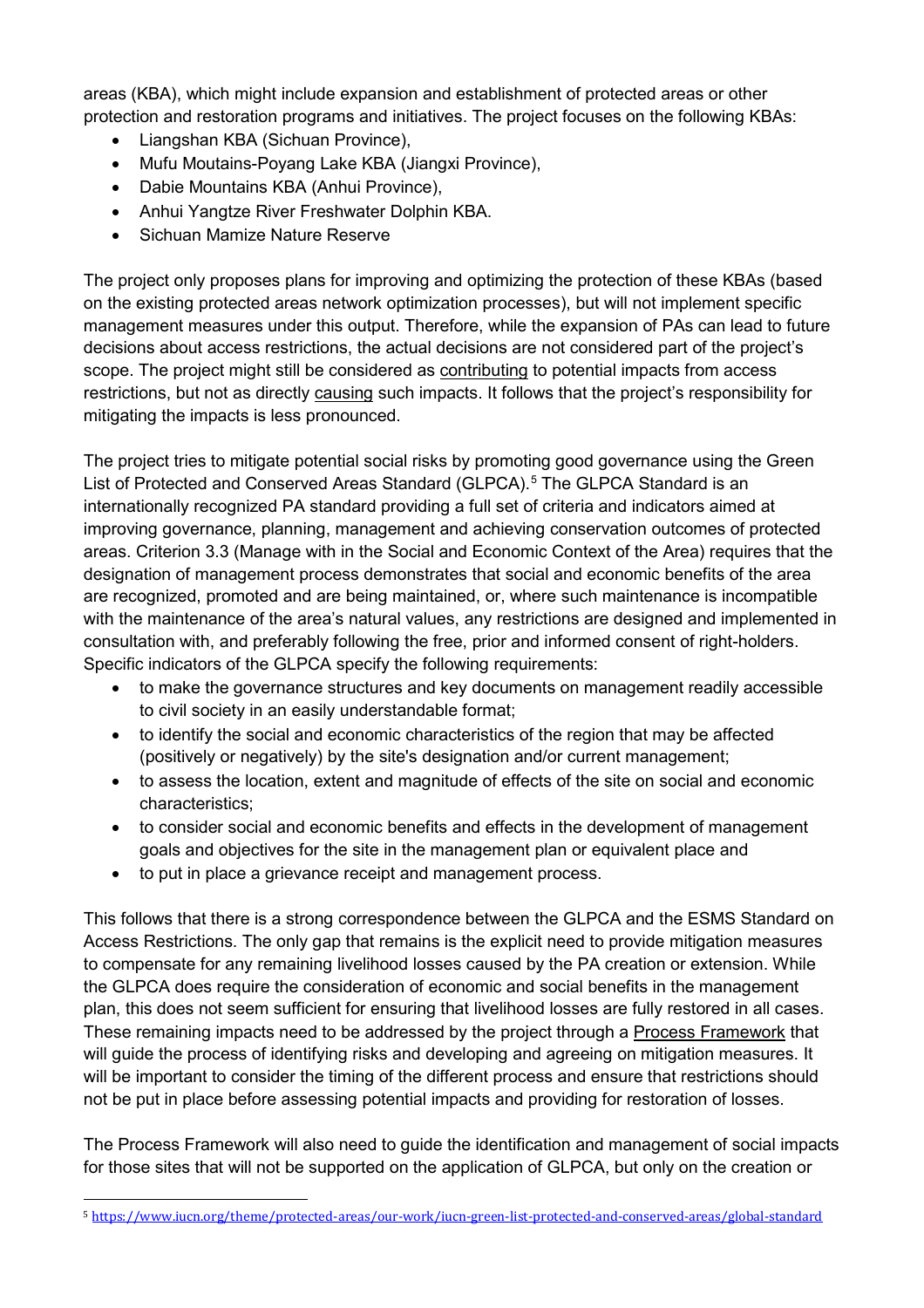extension of PAs or where the management plans will be adjusted and include enhanced restrictions on the use of natural resources.

The Process Framework should build on the mitigation measures planned under activity 1.2.3 (Pilot conflict management for protected areas and KBAs). It should also take into consideration - as risk minimizing factor - that under activity 1.2.2 (Demonstrate co-management of protected areas and KBAs) the project develops and demonstrate the effectiveness of co-management models including co-management with communities, co-management with the forest chief system and the river chief system, to improve the ability of stakeholders to participate in conservation.

#### *Potential impacts from enhanced law enforcement*

Project activities 1.2.4 to 1.2.7 involve the establishment of an infrared cameras monitoring system with automatic real-time data transmission, technical specifications for the application of remote sensing technology and UAV in vegetation and wildlife monitoring and PA patrol and monitoring, and demonstrating the application of AI technology and big data platform test. These activities aim at support environmental protection of the KBAs, but are likely to involve further social risks. As these systems not only capture data on wildlife but also on human interference, they are expected to contribute to enhanced enforcement of PA regulations. Enhanced enforcement not only increases the probability of impacts from access restrictions, but might further lead to risks related to law enforcement practices in case such practices might implicate human rights violations. These issues need to be further assessed through a dedicated law enforcement risk assessment.

#### *Standard on Indigenous Peoples*

The project also triggers the Indigenous Peoples Standard due to the presence indigenous people or ethnic minorities that meet the characteristics of the IUCN ESMS Indigenous People Standard. Among them are the Yi people which is one of the oldest ethnic groups in China, and who are mainly distributed in Yunnan, Sichuan and Guizhou provinces and in the northwest of Guangxi Zhuang Autonomous Region. They have their own spoken and written language and other unique cultural features. Their beliefs involves the notions of nature worship, totem worship, ancestor worship and animism. They identify themselves as indigenous and are also recognized as such by the government. Yi communities live around the Heizhugou, Meigu Dafengding, and Mamize Nature Reserves of KBA in Liangshan, and enter the reserve to collect firewood, bamboo shoots, Chinese herbal medicine, and for grazing.

Also other ethnic minorities with indigenous peoples characteristics might be present in some of the PA sites selected under output 1.2. These could include the following ethnic groups: Tujia, Yao, Bai, Bouyei, and Miao people. As the concrete intervention sites will only be selected during the project, it is not possible to establish a full Indigenous Peoples Plan during project preparation. Instead, an Indigenous Peoples Planning Framework (IPPF) will need to be developed. The IPPF will ensure that indigenous and ethnic minority people can equally benefit from the project, that any negative impacts that might affect them are either reduced or mitigated and that they are involved in the impact assessment and development of mitigation measures. The IPPF also establishes the requirements for FPIC for all project activities affecting IP (positively or negatively).

### *Conclusions of the Screening Report*

While potential negative social impacts have been identified, none of these impacts are considered of high magnitude, large scale and/or large spatial extent or irreversible. As described above,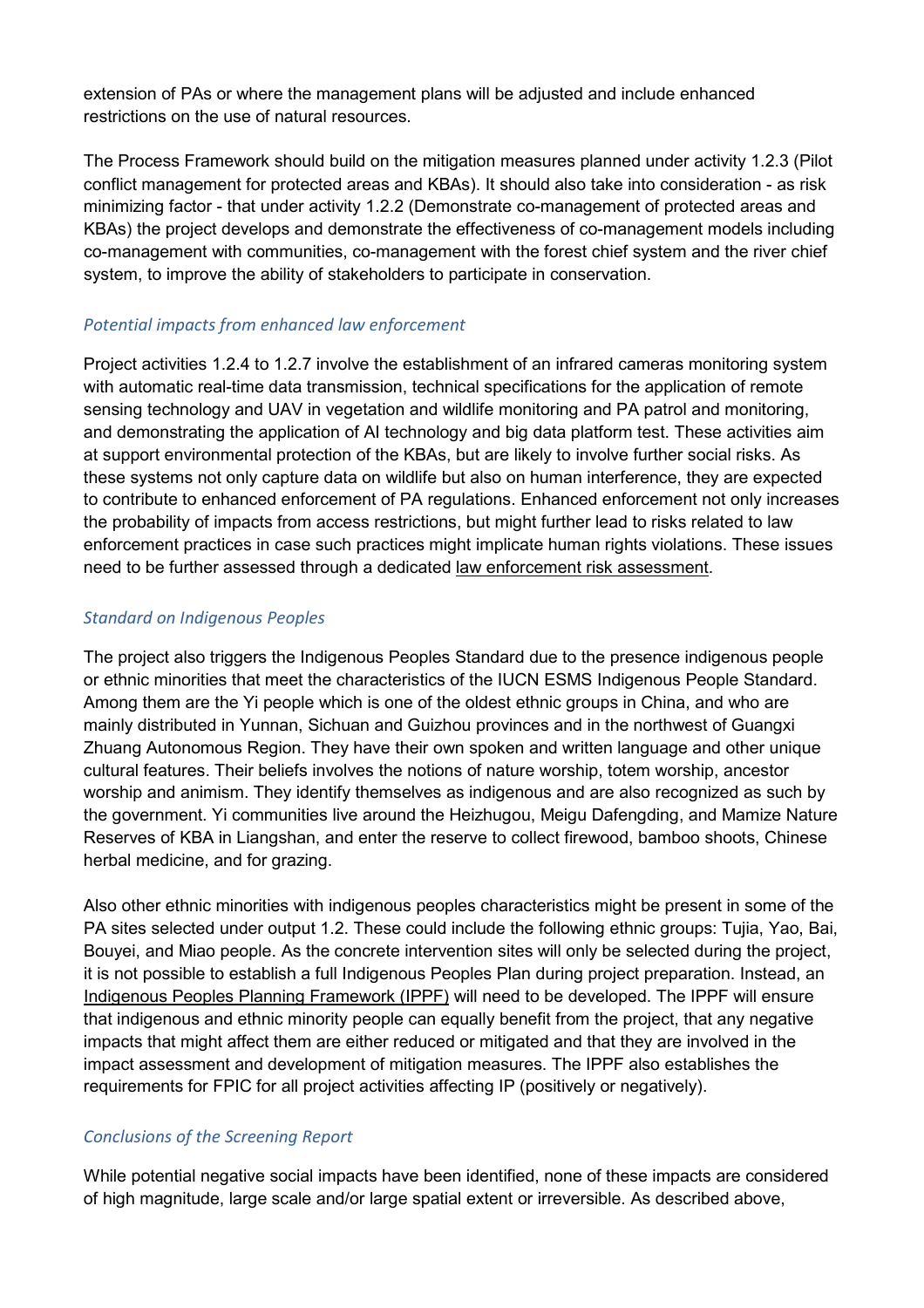project design already provides for a certain level of avoidance and mitigation, mainly by using the GLPCA standard. The remaining impacts will need to be addressed through the Process Framework, the Indigenous People Planning Framework and by measures proposed by the Law Enforcement risk assessment. In order to ensure that these three different risk issues are addressed in a coordinated way, the development of an Environmental and Social Management Framework (ESMF) will be needed. The ESMF should have dedicated chapters establishing relevant provisions for each of these three safeguard tools (IP Planning Framework, Access Restriction Process Framework and Security risk Assessment).

## **2. Duties and responsibilities of the Assignment**

The objective of the consultancy is to develop the Environmental and Social Management Framework (ESMF) for the project, in line with the IUCN ESMS standards and ESMS principles and as required by the ESMS preliminary Screening as explained in chapter 3. While impacts from access restrictions and from law enforcement as well as implications for indigenous peoples can only be substantiated once results of the analysis to be carried out under output 1.1. are available (e.g. effectiveness of PA network, strategies for improvement have been proposed) and sites are selected for being assisted in the GLPCA process, the assignment should nevertheless already provide for for a preliminary assessment of these social impacts. This should also include the identification of potential other environmental and social impacts.

The identified impacts should be addressed through a Process Framework (PF), an Indigenous People Planning Framework (IPPF) and by measures proposed by the Law Enforcement risk assessment (carried out during the project). In order to ensure that these three different risk issues are addressed in a coordinated way, they should be integrated in the ESMF with dedicated chapters establishing relevant provisions for each of these three safeguard tools (IP Planning Framework, Access Restriction Process Framework and Security risk Assessment).

The appointed international consultant will be overseen by JIN Wenjia on all matters relevant to the project design process and the project context and by the IUCN ESMS Coordinator, based at IUCN HQ on all safeguard relevant matters. The international consultant will be supported by a local consultant Prof. LI Diqiang and his team, whom could provide 15 days supports and will visit 3 provinces.

## **2.1 Scope of consultancy**

The main tasks of the assignment consist of the following:

- 1. Participate in an inception meeting with IUCN and NFGA to
	- clarify the objectives of the consultancy, tasks, deadlines and schedule
	- present the methodological approach for developing the ESMF
	- clarify the project's geographical area of influence.
- 2. Based on the decisions about the project's geographical area of influence, conduct site visits to interview affected communities and other relevant stakeholders (including PA management authorities) in order to gather data as required by the relevant standards and for addressing all tasks; the preliminary list of sites to be visited is:
	- Liangshan KBA (Sichuan Province),
	- Mufu Moutains-Poyang Lake KBA (Jiangxi Province),
	- Dabie Mountains KBA (Anhui Province),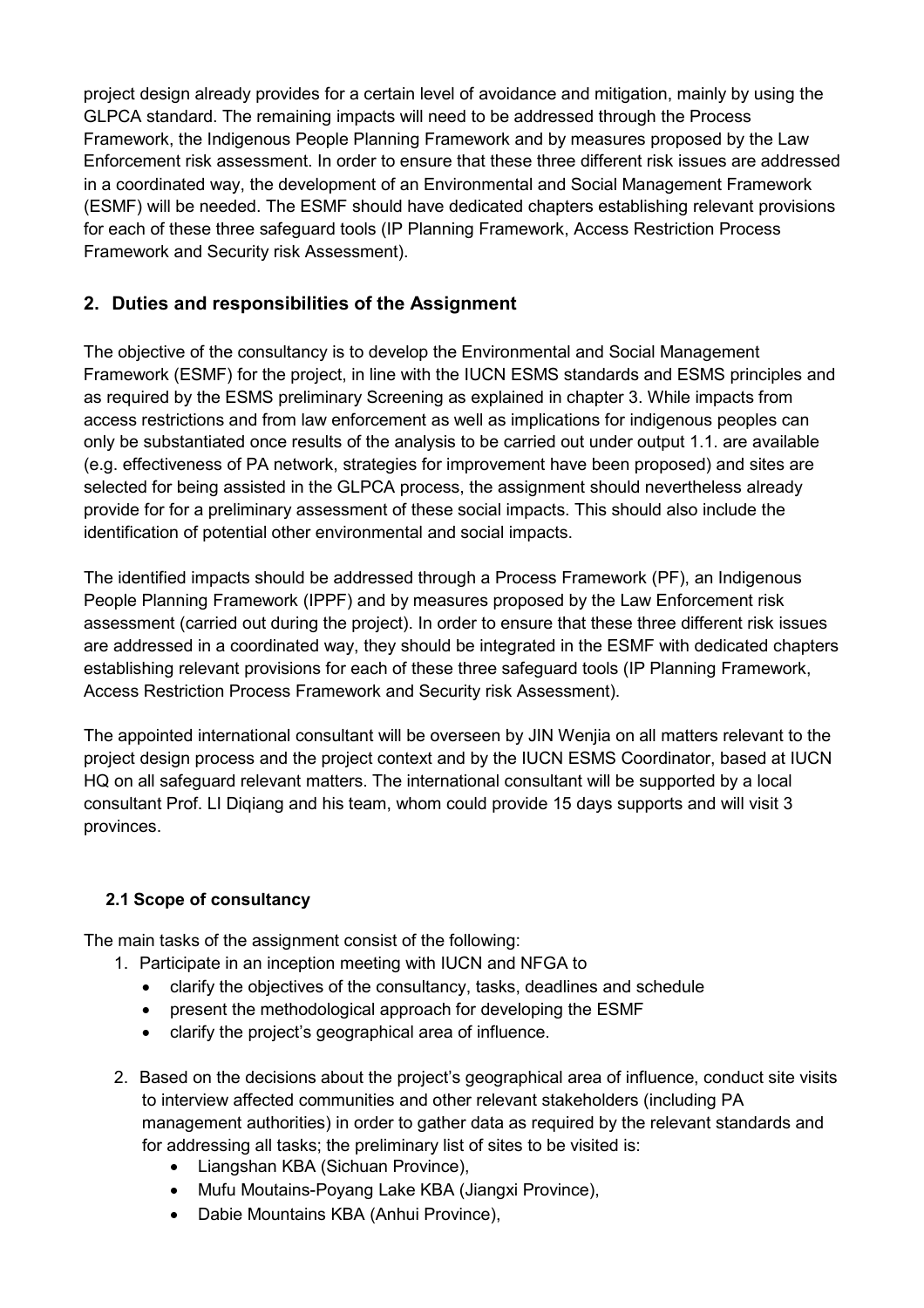- Anhui Yangtze River Freshwater Dolphin KBA.
- Sichuan Mamize Nature Reserve
- 3. Description of people and communities potential affected by access restrictions (in particular vulnerable groups) and of indigenous peoples affected by project activities, including:
	- a. Description of the communities constituting the affected peoples (e.g. names, ethnicities, estimated numbers, language, , etc.);
	- b. Description of the resources, lands and territories to be affected and the affected peoples' connections with / dependency on those resources, lands, and territories;
	- c. An identification of any vulnerable groups within the affected peoples (e.g. women and girls, the disabled and elderly, others);
	- d. Based on a preliminary list of resources likely to be restricted resulting from interview with PA authorities, EA and IUCN, identification of the potential impacts from access restrictions;
	- e. Description of the local institutions and leadership structures.
- 4. Summary of Rights and Legal Framework: A description of the rights of local communities with regard to natural resources and of indigenous peoples and the applicable legal framework; including an analysis of applicable domestic and international laws affirming and protecting the rights of indigenous peoples and of actual implementation.
- 5. Analysis of the implications of applying IUCN Green List of Protected and Conserved Areas (GLPCA) to improve the governance and management effectiveness of selected protected areas with respect to the Standards on Access Restrictions and Indigenous Peoples. Identification of opportunities to strengthen the process of applying the GLPCA to ensure stronger correspondence with the requirements of the two ESMS standards.
- 6. Summary of preliminary assessment of social and environmental impacts and high-level recommendations for mitigation measures
	- a) A summary of the preliminary assessment of social and environmental impacts from access restrictions and implications for indigenous peoples;
	- b) Recommendations of the required social and environmental impact studies to be carried out during the project (e.g. targeted risks assessment), specifically those related to impacts from access restrictions, implications for indigenous peoples, and risks from law enforcement;
	- c) Elaborate on the project's level of influence with regard to impacts from access restrictions differentiating between (i) causing impacts and (ii) contributing to impacts and associated level of responsibility to mitigate impacts;
	- d) Specify how affected indigenous peoples will participate in such study and in developing recommendations and mitigation measures;
- 7. Participation, Consultation, and FPIC Processes
	- a) A summary of results of the culturally appropriate consultation and, where required, FPIC processes undertaken with the affected peoples' which led to the indigenous peoples' support for the project and to the IPPF.
	- b) A description of the mechanisms to conduct consultation and consent processes as part of the PF and IPPF. Identify particular Project activities and circumstances that shall require consultation and FPIC.
- 8. Appropriate Benefits: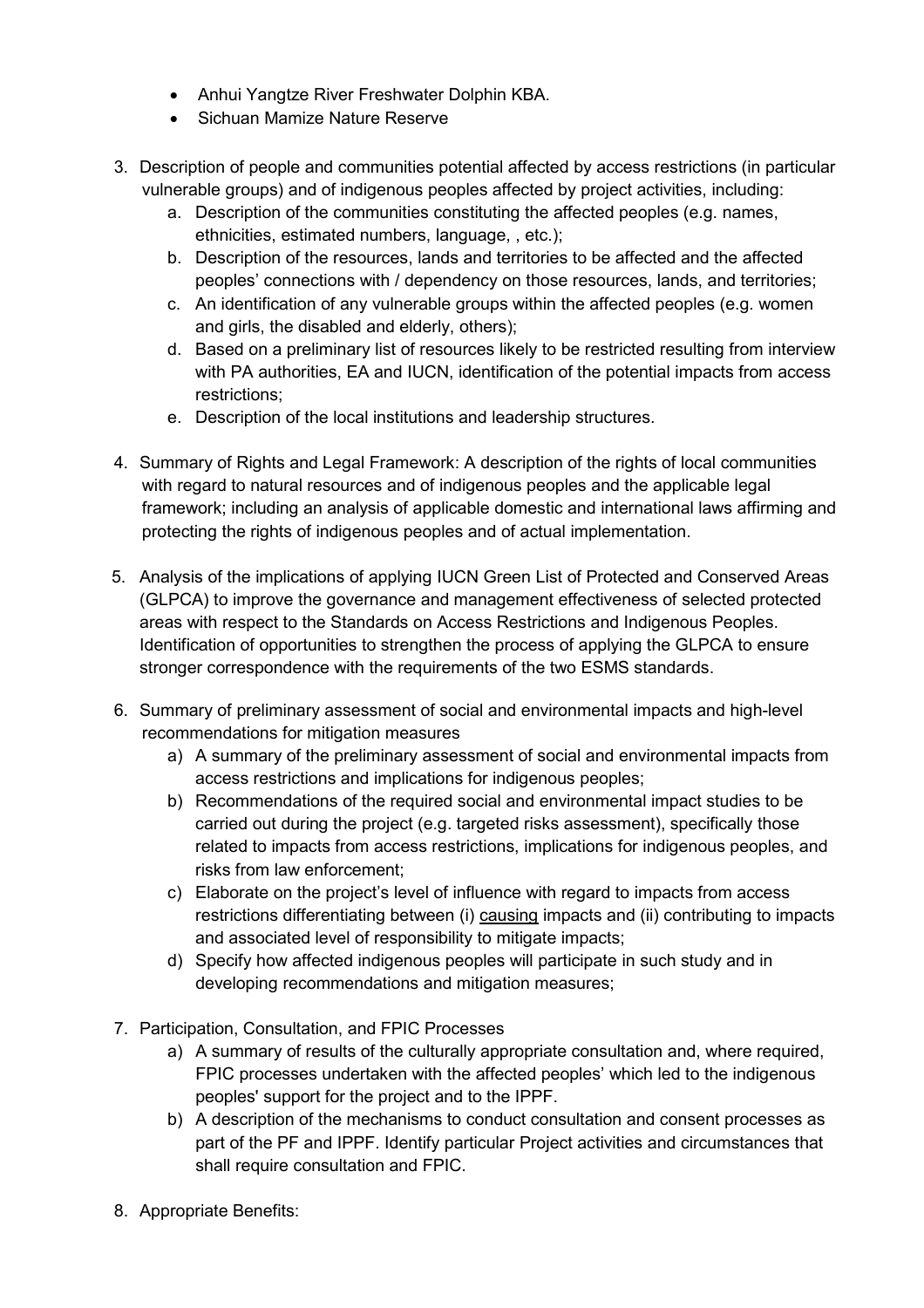- a) An identification of the measures to be taken to ensure that people affected by access restrictions are provided with measures for livelihood restoration (as part of the PF)
- b) An identification of the measures to be taken to ensure indigenous peoples receive equitable social and economic benefits that are culturally appropriate, including a description of the consultation and consent processes that lead to the determined benefit sharing arrangements (as part of the IPPF).
- 9. Identify areas of capacity support required in the project including:
	- a) Description of project activities aimed at increasing capacity within the government and/or the affected indigenous peoples, and facilitating exchanges, awareness, and cooperation between the two.
	- b) Description of measures to support social, legal, technical capabilities of indigenous peoples' organizations in the project area to enable them to better represent the affected indigenous peoples more effectively
- 10.Propose a grievance redress, including
	- a) description of the procedures available to address grievances arising from project implementation, in particular brought by people affected from access restrictions and by human rights impacts from law enforcement and by affected indigenous peoples;
	- b)  $\,$  establish the link to the overarching IUCN institutional grievance mechanism $^6;$  $^6;$  $^6;$
	- c) specify how the grievance mechanisms take into account indigenous peoples' customary laws and dispute resolution processes.
- 11.Monitoring, Reporting, Evaluation
	- a) Propose a mechanisms to ensure that people affected by access restrictions and indigenous peoples are involved in monitoring, evaluating, and reporting.
	- b) Define the mechanisms put in place to allow for periodic review and revision of the IPPF in the event that new project circumstances or project adaptive management warrant modifications developed through consultation and consent processes with the affected indigenous peoples.
- 12.Describe institutional arrangement responsibilities and mechanisms for carrying out the measures contained in the PF and in the IPPF, including participatory mechanisms of affected indigenous peoples. Describes role of independent, impartial entities to audit, conduct social and environmental assessments as required, and/or to conduct oversight of the project.
- 13.Incorporate the results of previous tasks into a draft report.
- 14.Finalise the report based on comments received from IUCN and the NFGA.

## **2.2 Timeline of the consultancy**

Expected start date: 15 Jan, 2022 Expected date for the  $1<sup>st</sup>$  draft: 10 Mar, 2022 Expected date for the final report: 31 Mar, 2022

<span id="page-7-0"></span> <sup>6</sup> [https://www.iucn.org/sites/dev/files/iucn\\_esms\\_grievance\\_mechanism\\_guidance\\_note-v2.1.pdf](https://www.iucn.org/sites/dev/files/iucn_esms_grievance_mechanism_guidance_note-v2.1.pdf)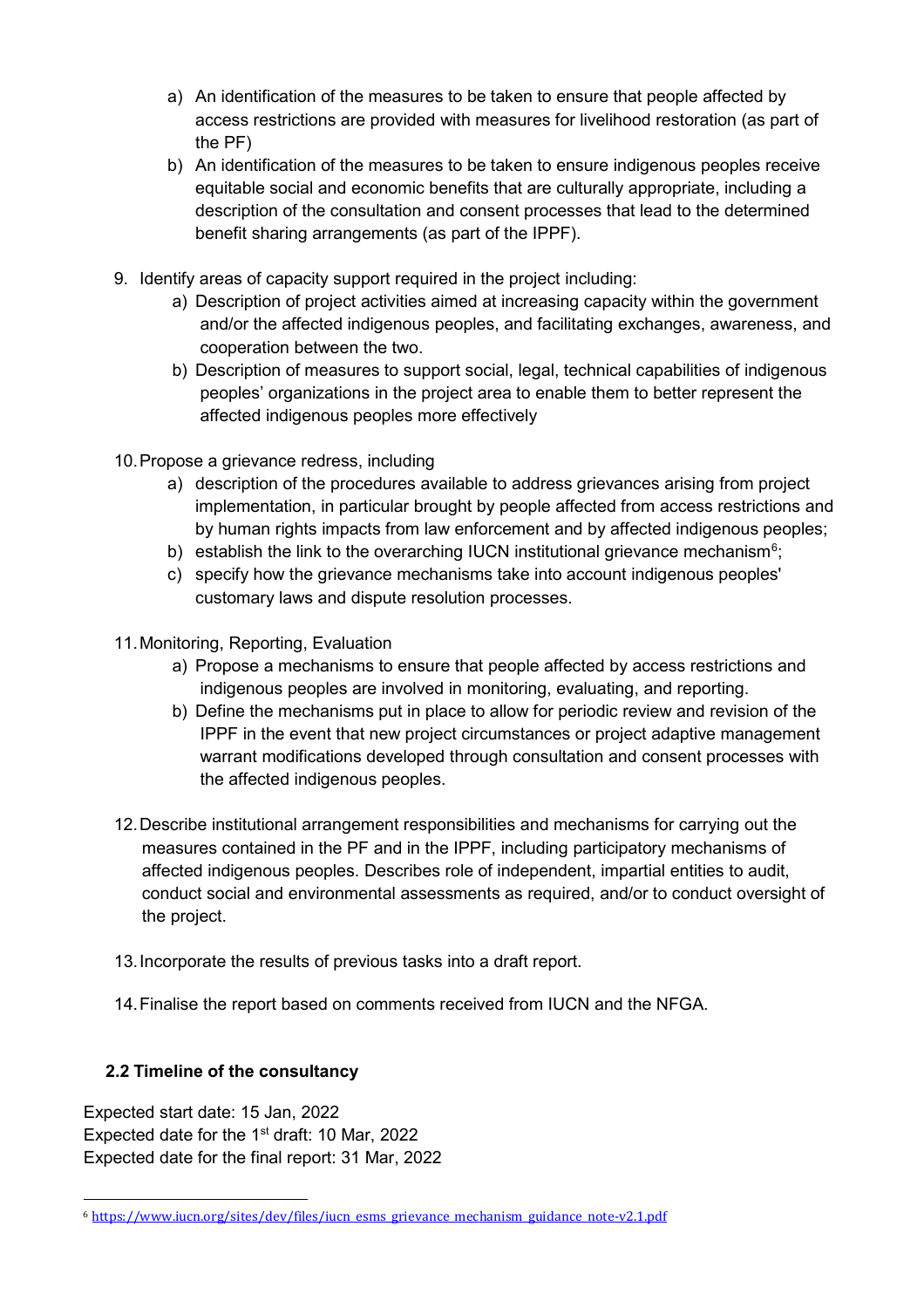## **3. Key deliverable and schedule of payment**

| Reporting period and key milestones                                                                                                                                              | Report due   | <b>Payment</b><br>Percentage | <b>Review and</b><br><b>Approvals</b> |
|----------------------------------------------------------------------------------------------------------------------------------------------------------------------------------|--------------|------------------------------|---------------------------------------|
| Payment upon the sign of the agreement                                                                                                                                           | NА           | 30%                          | NA                                    |
| Payment upon submission and acceptance of the following<br>deliverables:<br>A draft report, addressing all the tasks stated in<br>chapter 4 and in compliance with the IUCN ESMS | 1, Mar, 2022 | 30%                          | 10, Mar, 2022                         |
| Payment upon submission and acceptance of the following<br>deliverables:<br>A final report, capturing all of the comments from<br>$\bullet$<br><b>IUCN and EA.</b>               | 20 Mar, 2022 | 40%                          | 31 Mar, 2022                          |

## **4. Education, experience and competencies**

- Master's degree or higher in social sciences or anthropology, conservation management or related fields of expertise.
- Minimum 7 years' experience working with developing countries on one or more of the following: community engagement, indigenous peoples, protected area management; biodiversity conservation or related fields;
- Demonstrated experience in the developing PF and IPPFs and conducting relevant consultations or similar exercises carried out in the context of the application of social safeguards;
- Experience working in China (relevant provinces a plus) and in GEF projects and working in challenging environments is desirable.
- Ability to work independently and to deliver high quality programs with minimal supervision
- Excellent oral and writing communication skills

Complete applications should be submitted electronically with the subject line of:

- To: Ms. JIN Wenjia (Programme Officer, IUCN China) [wenjia.jin@iunc.org](mailto:wenjia.jin@iunc.org)
- cc: Mr. ZHANG Yan (Country Coordinator, IUCN China) [yan.zhang@iucn.org](mailto:yan.zhang@iucn.org)